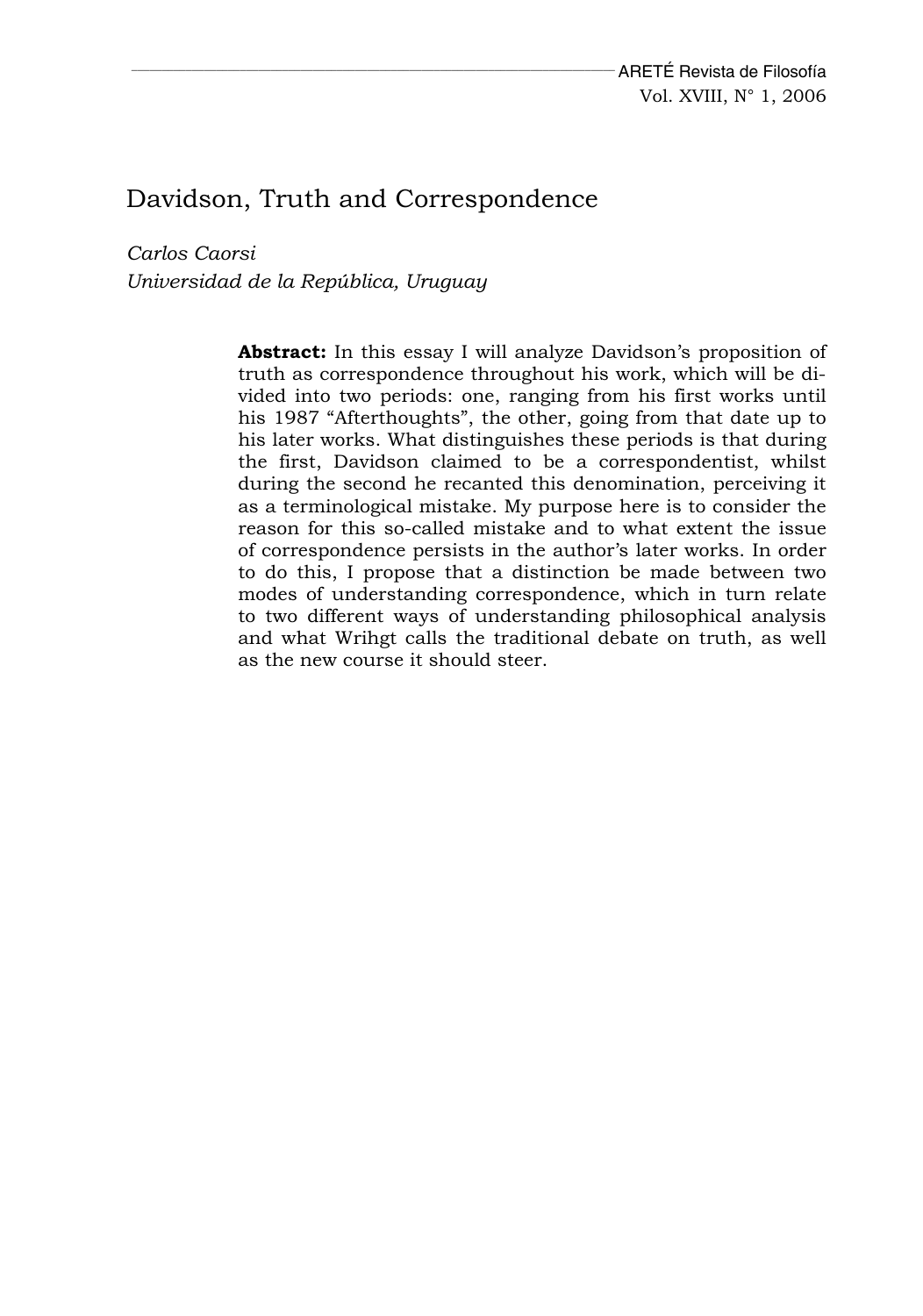*I* 

If we were to make a survey of Davidson´s articles on the problem of truth, from his foundational "Truth and Meaning" (1976) until the year 2000, in which his last work on the matter appeared, we shall glean what appears to be a relinquishment of his initial commitment to truth understood as correspondence. While in "True to the Facts" (1969) and "A Coherence Theory" (1983) an explicit adoption of the correspondentist conception is seen<sup>[1](#page-1-0)</sup>, his "Afterthoughts" (1987), coupled to Rorty's critiques<sup>[2](#page-1-1)</sup> to "A Coherence Theory", find him declining to pursue a correspondentist notion of truth<sup>[3](#page-1-2)</sup>. In his 1989 Dewey Lectures<sup>[4](#page-1-3)</sup>, he points out that the real objection to correspondence impinges on such theories not putting forth entities to

<span id="page-1-0"></span><sup>1 &</sup>quot;In this work I defend a version of the theory of correspondence. I think that truth can be explained by appealing to a relation between language and the world, and that the analysis of this relationship gives us an idea of how, in expressing sentences, we are sometimes able to discern that which is true. The semantic concept of truth, which Tarski exposed systematically for the first time, plays a key part in this defence. It would be possible to prove that any theory or definition of truth which meets plausible norms will necessarily involve adequate conceptual resources in order to define a sense of correspondence" (Davidson, D., "True to the Facts", in: *Inquiries into Truth & Interpretation*, Oxford: Clarendon Press, 1984, p. 37). "My motto is: correspondence without confrontation. Given a correct epistemology we can be realists in every realm. We can accept that objective truth conditions constitute the keys to meaning while equally accepting a realist conception of the truth, and can insist in claiming knowledge is the knowledge of an objective world that´s independent of our thought or language". (Davidson, D., "A Coherence Theory of Truth and Knowledge", in: LePore, E. (ed.), *Truth and interpretation*, Oxford: Basil Blackwell, 1986, p. 194).

<span id="page-1-1"></span><sup>2</sup> *Cf.* Rorty, R., "Pragmatism, Davidson and Truth", in: *Objectivity, Relativism and Truth*, Cambridge: Cambridge University Press, 1991, pp. 126-150.

<span id="page-1-2"></span><sup>3 &</sup>quot;As Rorty has noted, based on merely internal evidence my conception cannot be termed a theory of correspondence…Long ago, in 1969 ("True to the Facts"), I argued there is nothing that can be said –in a useful and intelligible fashion— that is corresponded by a sentence; this I repeated in : 'A Coherence Theory on Truth and Knowledge'. I then thought that the fact of having truth characterized as being for a certain tongue or language required for words to be put in relation to objects was enough to give the idea of correspondence something to hold onto; but this now seems to me mistaken. The mistake is, in some way, no more than an inadequate denomination, but terminological inadequacies have a knack for evolving into conceptual confusions, as has happened here". (*Cf.* Davidson, D., "Afterthougts, 1987", in: Malachowski, A.R. (ed.), *Reading Rorty.* Oxford: Basil Blackwell, 1990, p. 217).

<span id="page-1-3"></span><sup>4</sup> *Cf*. Davidson, D., "The Structure and Content of Truth", in: *The Journal of Philosophy,* 6 (1990).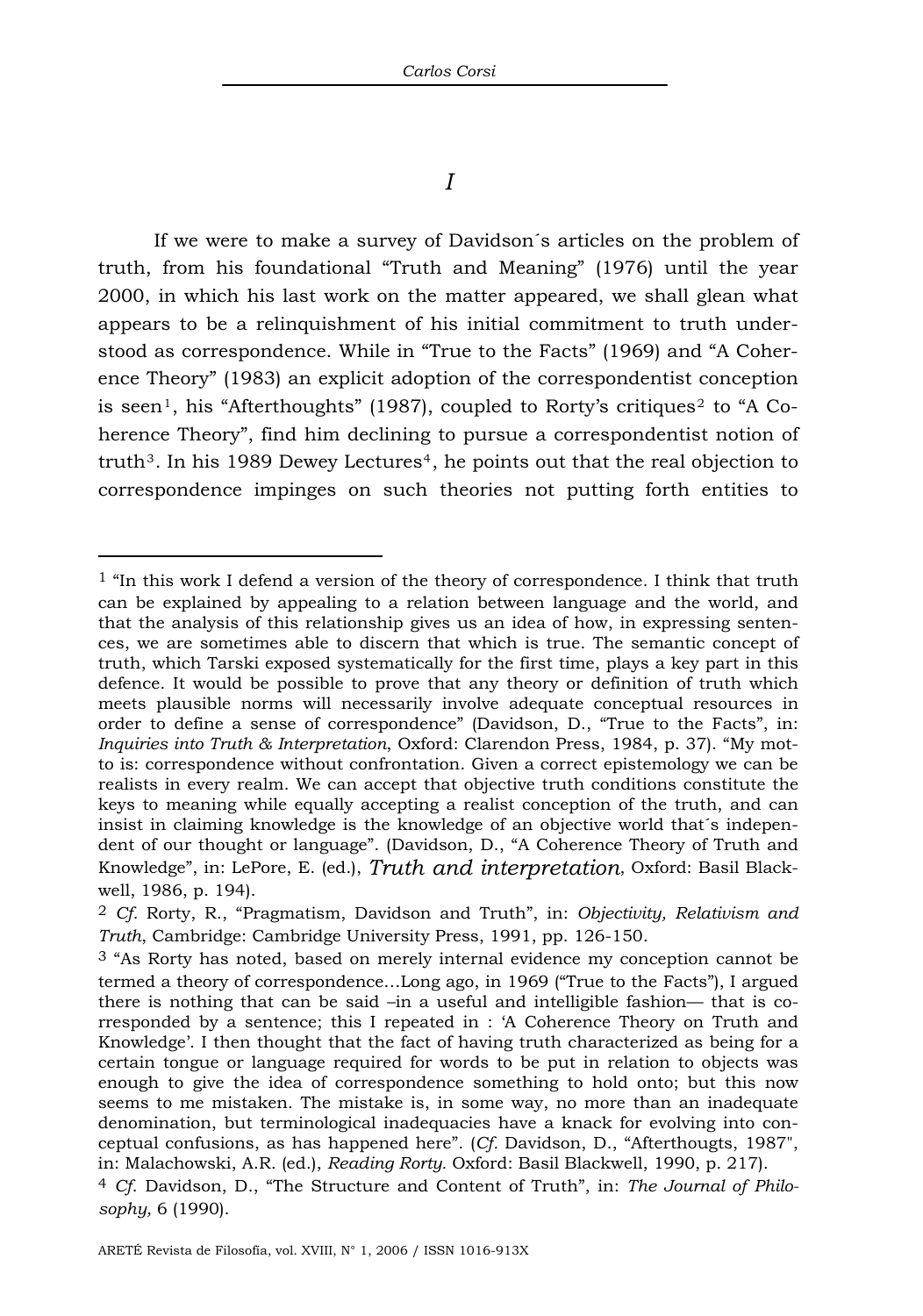which the vehicles of truth should correspond<sup>[5](#page-2-0)</sup>. However, it is as early as in "True to the Facts", and even while defending correspondence, that he had acknowledged this, all of which makes it seem that, at the time, he did not think that this objection was sufficient to renounce a correspondentist conception. The substantial change, however, seems to have involved more words that facts<sup>[6](#page-2-1)</sup>. And that Davidson himself believed this was the case seems clear since that time, in 1990, in which he claimed that what he had incurred into, between 1969 and 1983, was a terminological mistake<sup>[7](#page-2-2)</sup>. My aim is to consider the following: what the reason for this terminological mistake may have been, and to what an extent does something like correspondence linger in Davidson's later works?

## *II*

The clue to this may very well reside in how the traditional debate on truth has been presented. If we were to follow Crispin Wright $8$ , said debate has been characterized by striving for the clarification of the concept of truth by way of concepts that are independent of it, in that they do not presuppose it in any which way. This, we could designate as a *reductive analysis* of the concept of truth. On the other hand, and still following Wright, the different proposals that have been advanced in the frame of this project can be grouped into *four structural proposals*: deflationism, intrisecalism, coherentism and correspondentism  $9$ . Parts III, IV and V of Wright's article proceed to analyze and criticize the first three of these four proposals; concluding that they all fail to provide a satisfactory analysis of the concept of truth. If Wright's rebuttals are correct, as I believe they are, then the only expeditious path towards a satisfactory portrayal of truth comes

<span id="page-2-0"></span><sup>5 &</sup>quot;The correct objection to correspondence theories is not, thus, that they turn the truth something that humans cannot legitimately aspire to reach; the real objection is these theories fail to provide entities through which the vehicles of truth (whether these be enunciations, statements or preferences) may be said to correspond" (Davidson, D., "The Structure and Content of Truth", p. 176).

<span id="page-2-1"></span><sup>6</sup> I develop this hypothesis in "Davidson entre el realismo y el idealismo", in: *Areté*, 2 (1998), pp. 241-266; and *De una teoría del lenguaje a una teoría de la acción intencional: una introducción a la filosofía de Donald Davidson*, León: Factotum, 2001. 7 *Cf*. note 3.

<span id="page-2-3"></span><span id="page-2-2"></span><sup>8</sup> Wright, Crispin, "Truth: A Traditional Debate Reviewed", in: Blackburn, S. y K. Simmons (ed.), *Truth*, Oxford: Oxford University Press, 1999, pp. 203-232.

<span id="page-2-4"></span><sup>9</sup> Davidson groups these proposals into three sets; the realist, the epistemic and the deflationary, although I think that this different manner of grouping them entails no consequences for that which I aim to develop here. For Davidson´s classification, see "The Structure and Content of Truth", pp. 304-305.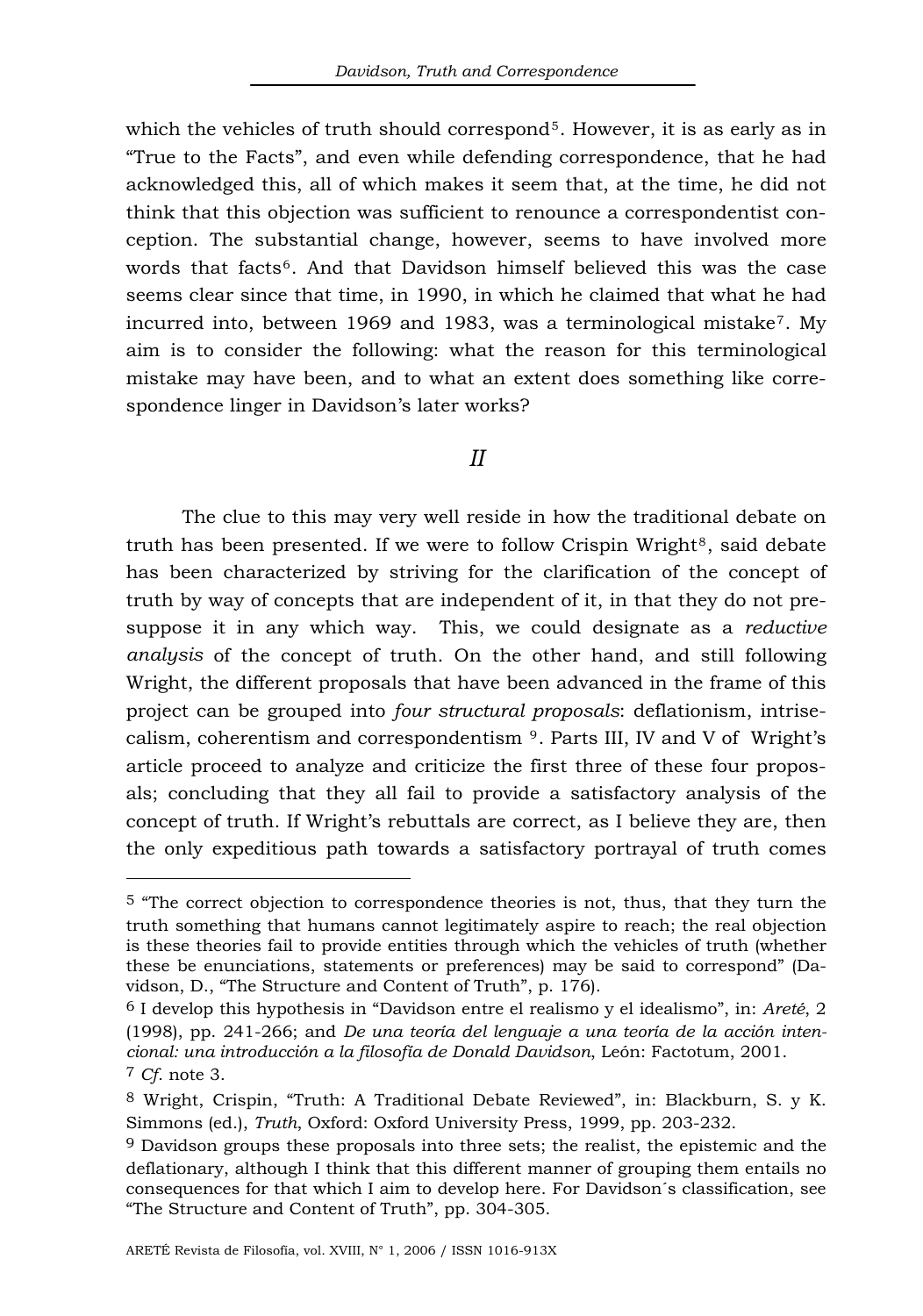from the ranks of correspondence. The argument takes the form of a disjunctive syllogism:

Possible proposals on truth are: 1. deflationism V intrinsecalism V coherentism V correspondentism

Wrigth´s critiques are such that: 2.  $\neg$  deflationism &  $\neg$ intrinsecalism &  $\neg$ coherentism

Therefore correspondentism.

Wright presents it in the following manner: "Hence, it seems to be established that, amongst the four branches of the original tree only that of correspondence, struck, as it were, by an arrow, would be viable—that, against deflationism, our ordinary concept of truth demands that we think of the truth of any given proposition as, to put it one way, a characteristic achievement; and that, against intrinsecalism and coherentism, we cannot not satisfactorily consider this achievement, whether it be as an intrinsic property of a proposition or a feature conferred to it by force of its relation to other propositions. From which it would follow that, even if no satisfactory *analysis* could be given in terms of correspondence, we should still be committed to a correspondentist *conception* of truth –there is no alternative, other than to think of the truth of a proposition as being generally conferred to it through its relation to non-propositional reality"[10](#page-3-0).

Davidson reaches a similar conclusion in "Truth Rehabilitated"<sup>[11](#page-3-1)</sup>: "Correspondence, insofar as it is empty as a definition, captures the thought that truth depends on what the world is like, and this alone should be enough to discredit the better part of the epistemic or pragmatic theories"[12](#page-3-2).

It is interesting to compare this passage in Davidson with the last sentence of the paragraph quoted from Wright. Both sustain that, even if correspondence cannot provide a satisfactory analysis of the concept of truth, the concept of truth itself cannot be analyzed without it.

<span id="page-3-0"></span><sup>10</sup> Wright, Crispin, *op.cit,* p. 223.

<span id="page-3-2"></span><span id="page-3-1"></span><sup>11</sup> Davidson, D., "Truth Rehabilitated", in: Brandom, Robert B. (ed.), *Rorty and his Critics*, Malden, Mass.: Blackwell, 2000, pp. 65-73. 12 *Ibid*., p. 73.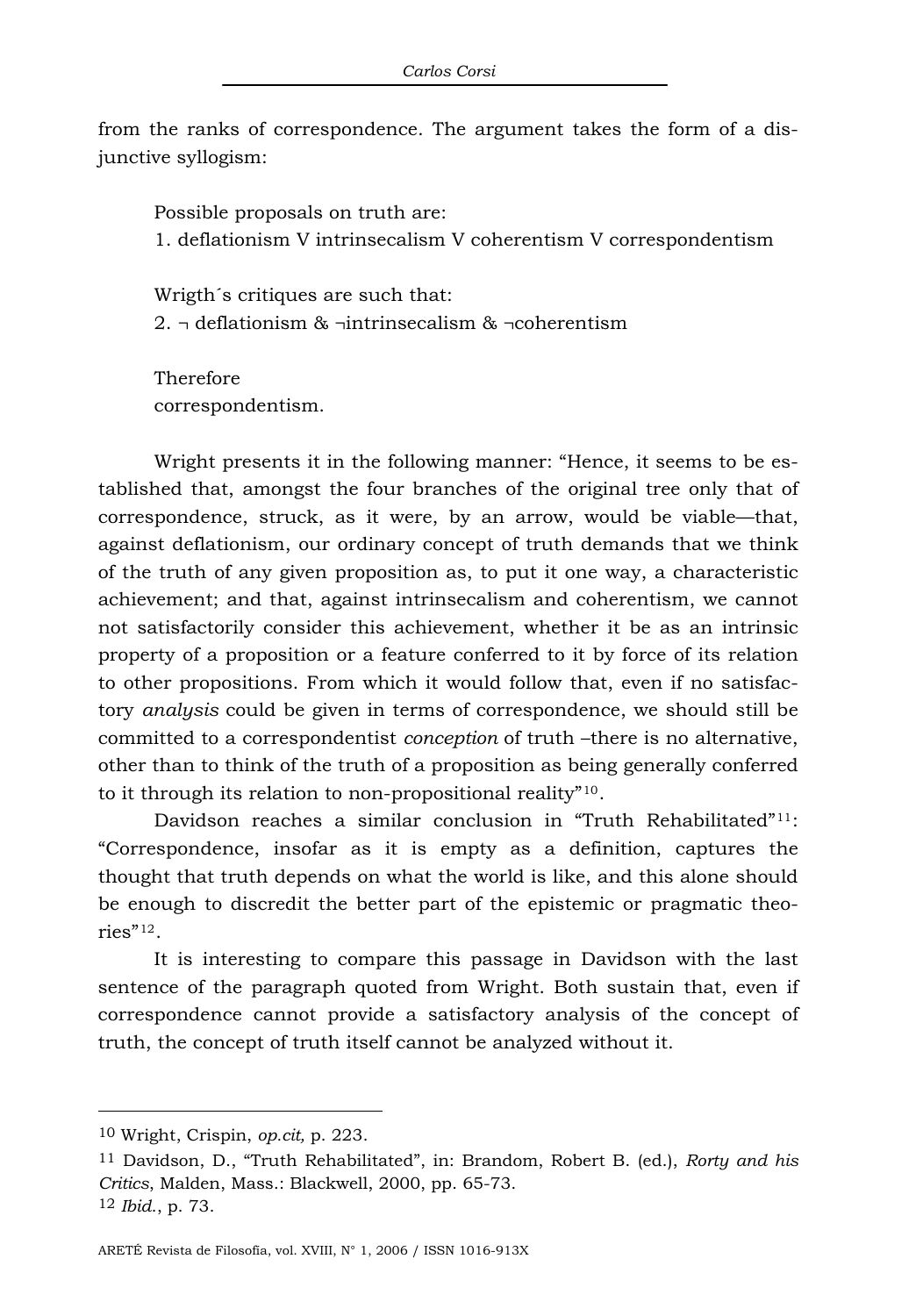It seems clear from these passages that a difference need be established between the uses of word "correspondence", depending on whether we use it to refer to a theory of truth as correspondence, according to which truth is a relation between the bearer and the facts; or if it is perceived as a relational concept between a bearer and a reality that's separate to it. I propose that we use "Correspondence" in referring to the first case, and "correspondence" when referring to the second.

Thus: Truth as Correspondence = Proposal to define the truth as a relation between bearers (beliefs, enunciations, propositions, etc.) and makers of truth (states of affairs, facts etc.). In the spirit of classical analysis, this would imply defining the maker of truth without referring to the use of the concept of truth, and doing the same for the relation between the maker of the truth, and the bearer.

Truth as correspondence = Proposal to portray truth as the property a bearer wields in light of how the world is. Truth is not independent from what the world or reality are. This proposal does not necessarily require that the maker of truth or the referred relations are defined.

If we were to apply Strawson's<sup>[13](#page-4-0)</sup> distinction between reductive<sup>[14](#page-4-1)</sup> and connective analyses, we could say that we use "Correspondence" for the proposal that recurs to the feature of being true depending on how the world is in reductive analysis and "correspondence" when applying this very feature within connective analysis<sup>[15](#page-4-2)</sup>.

It becomes clear that someone can reject truth as Correspondence and accept it as correspondence, without incurring any form of contradiction. And I believe this is exactly what happens in Davidson's case. When Davidson defends correspondence, whether in his earlier or later works,

<span id="page-4-0"></span><sup>13</sup> *Cf.* Strawson, P., *Análisis y metafísica*, Barcelona: Paidós, 1997, chapter 2.

<span id="page-4-1"></span><sup>14</sup> Strawson explains reductive analysis in the following way: "… our task would consist in finding ideas that were completely simple and showing how those simple elements might be assembled –by means of a certain logical or conceptual construction— into the more or less complex ideas that are interesting to philosophers. The purpose would be in achieving a clear comprehension of the complex meanings by reducing them –until there were no remnants left— to simple meanings" (*Cf.* Strawson, P., *Análisis y metafísica*, pp. 61-62. He also characterizes connective analysis with these words: "Let us imagine, instead. the model of an elaborate net, of a system, of connected elements and concepts; a model in which the function of every element, of every concept, could only be appropriately understood from a philosophical vantage, through perceiving its relations with the rest, its place within the system" (*Cf. ibid*, p. 63).

<span id="page-4-2"></span><sup>15</sup> I am indebted to my friend and colleague Ronald Teliz, who, in private conversation, drew my attention to this distinction made by Strawson. He himself makes use of it in his unpublished work "Algunos rasgos relevantes de la noción de verdad y las diferentes áreas de debate realismo/anti-realismo".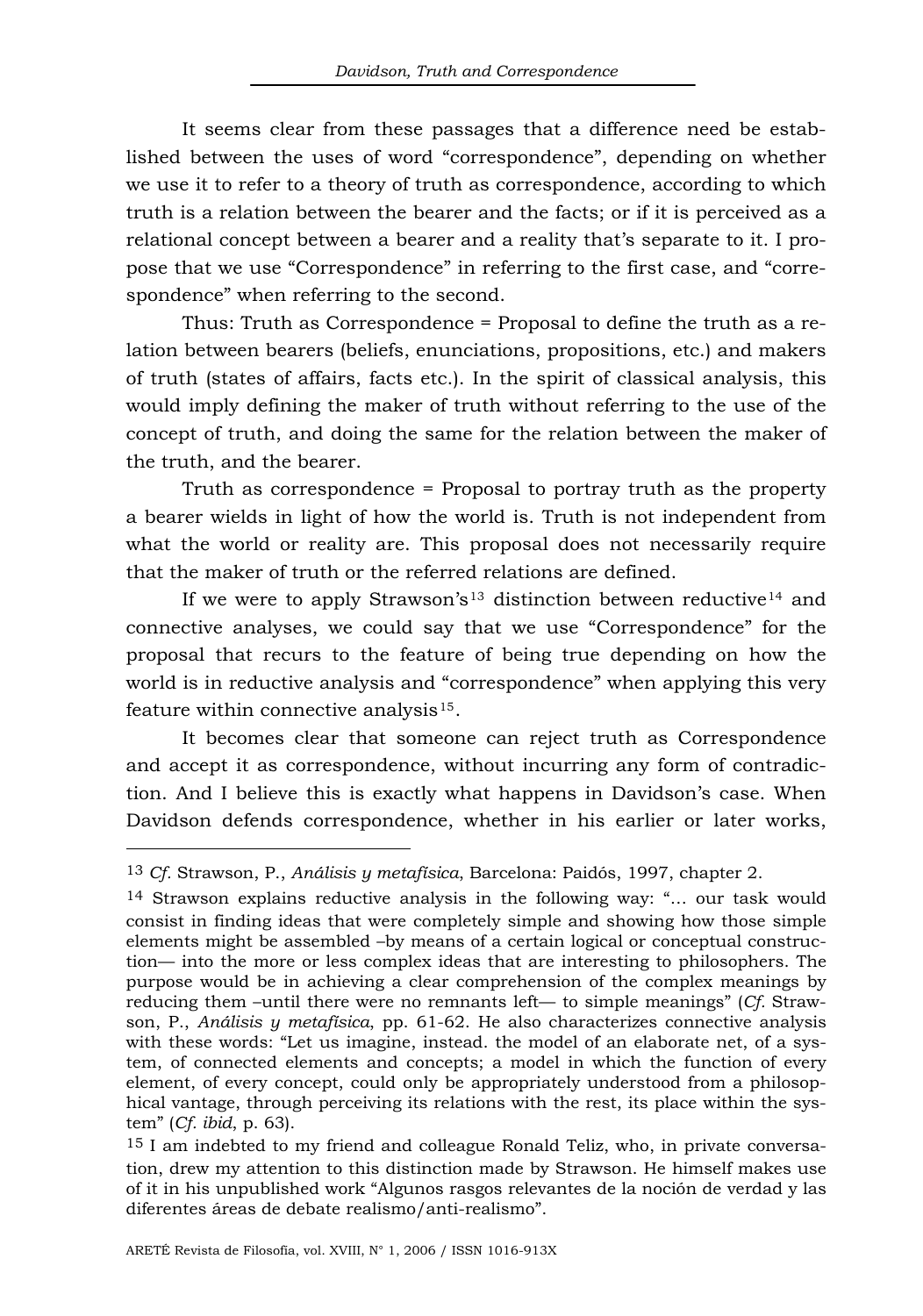what he defends is correspondence (in lowercase letters). When he acknowledges having committed a terminological mistake to Rorty, it's as if he were admitting that he should not have referred to himself as a Correspondentist, but as a correspondentist; but that, for want of this distinction, he should refuse to term himself a correspondentist, insofar as "terminological inadequacies have a knack for evolving into conceptual confusions"[16](#page-5-0).

Renouncing the term "correspondence" does not, however, seem too fortunate to me, despite the weight of philosophical tradition<sup>[17](#page-5-1)</sup>. On the one hand, and given the pregnancy of this traditional debate, the renouncement of correspondence could suggest (even when it need not be the case) the adoption of any of the alternative proposals. In fact, if we were to accept 1. of our syllogism, that appears to be the requisite conclusion. Davidson, of course, does not accept 1. and in his case, the refusal to term himself a correspondentist does not entail such consequences. Any reader of Davidson's *ouvre* will be sure to know that he in no way entertains this particular confusion. However, abandoning the term of correspondence leaves those who, like Davidson and many others, think that truth depends on how the world is, without any simple term to which their position might be readily referred. All of which wouldn't be so serious if it weren't for the fact that the affirmation that truth depends on how the world is, is considered a triviality

<span id="page-5-0"></span><sup>16</sup> Davidson, D., "Afterthougts", 1987, p. 154.

<span id="page-5-1"></span><sup>&</sup>lt;sup>17</sup> Not establishing the difference between the uses of the term "correspondence" in the two analytic modalities to which we have referred, or considering the weight of the philosophical tradition when it comes to relating the term to reductive analysis – typical as this is to traditional debate— has led to numerous perplexities and philosophical conundrums. Davidson's attitude in "Afterthougts" is not too different from S. Haack's in "Reflections on Relativism: From Momentous Tautology to Seductive Contradiction", in: *Manifesto of a Passionate Moderate,* Chicago: Chicago University Press, 1998, pp. 149-166. (I embellish on this point in: "Some remarks on Susan Haack's Innocent Realism", in: *The Philosopher Replies to Critics*, Nashville: Vanderbilt University Press (currently in print)). It would appear to be the case that when philosophers think correspondence plays a fundamental role in truth, they eventually come to abandon the term, which makes it seem as if, their good intentions notwithstanding, they had come to spurn that fundamental role. And it is among these perplexities that we are met, for example, with Strawson's case, who, in his polemic with Austin, affirms that: "Truth theory requires not purification, but elimination" (*Cf.* Austin, J., "Verdad", in: *Ensayos filosófico-lingüísticos*, Madrid: Tecnos, 1983, p. 216); while in his "Reply to Mauricio Beuchot" he sustains that: "'True' is predicated of propositions: to say that a proposition is true is to say something about that proposition. Further yet, to say of an empirical proposition that it is true is to say that things are in reality (or in fact, or in the world) such as anyone asserting (or conjecturing, etc.) said proposition would be in asserting (or conjecturing, etc.) they are. *In this sense I am, and have always been, a theorist of truth as correspondence*" (in: Caorsi, Carlos E. (ed.), *Ensayos sobre Strawson*, Montevideo: Universidad de la República, 1992, p. 28. The italics are mine).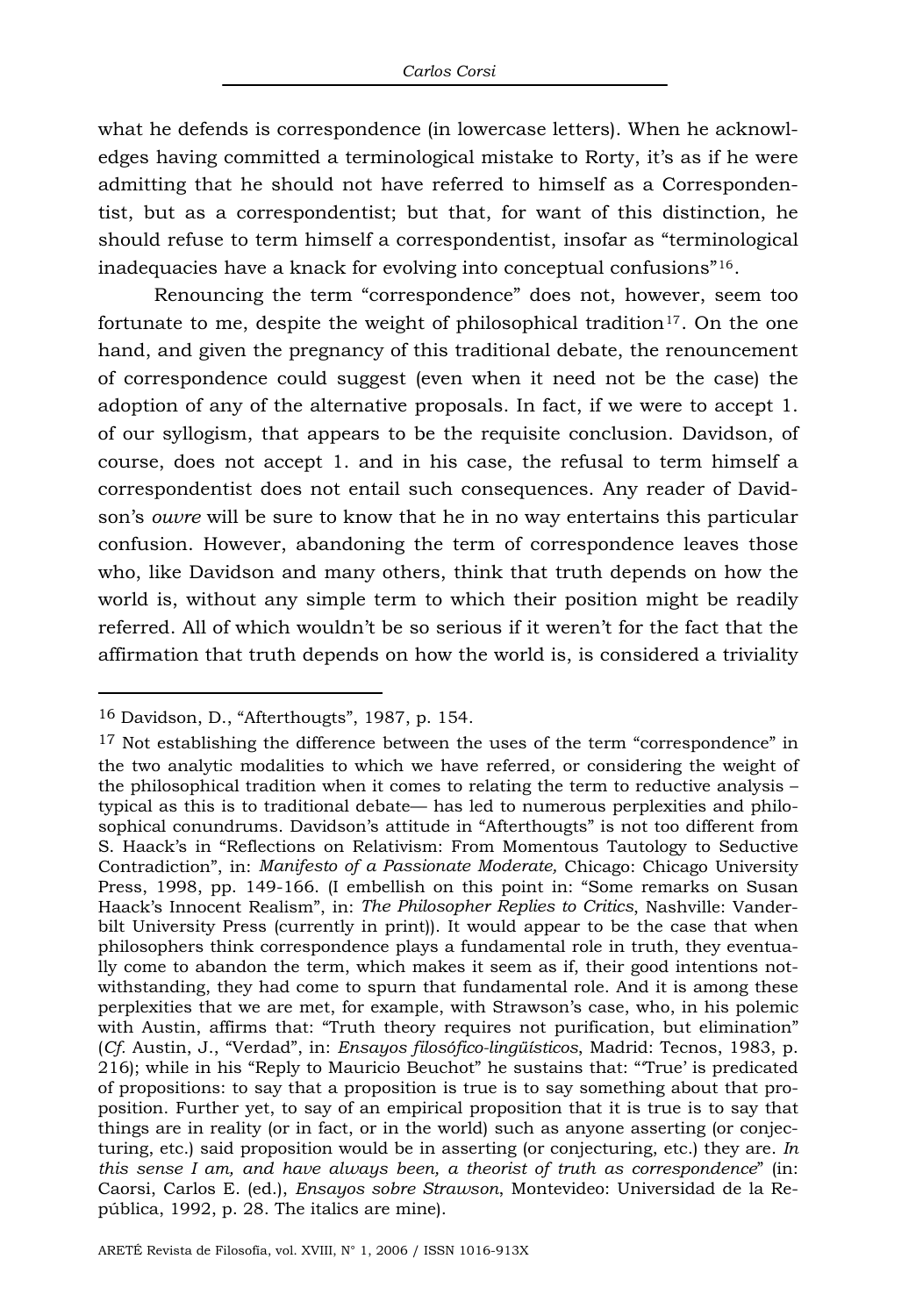that mostly everyone claims to agree with: even those who opt for other stances in the frame of the traditional debate, which we have proven to be simultaneously impossible. This is because considering that truth depends on how the world is as triteness can be understood in two ways. The first, impinging on its universal acceptance, we shall not discuss, nor does it play any role in clarifying the concept of truth. What matters lies elsewhere, namely, in a manner of belittling the importance of the issue to the point of making it trite, so as not to have it dealt with again. And then, there is the question as to how substantial this is to the concept of truth, so that any characterization that should stray from it should be immediately flawed as a result. This second approach is the serious one to take on the triviality at hand, and it is in this spirit that both Wright and Davidson do so.

## *III*

Let us try to focus on the second question now: ¿how much of correspondence persists in the later works of Davidson? As I have pointed out before<sup>[18](#page-6-0)</sup>, I do not think that a significant conceptual shift was suffered in Davidson´s notion of truth between his first and last writings. I think that his work has been correspondentist throughout, and at no point Corre-spondentist. From his first<sup>[19](#page-6-1)</sup> to his last works<sup>[20](#page-6-2)</sup>, Davidson's concern has not been in defining or characterizing truth, but in using it to characterize meaning. And if both in "The Folly of Trying to Define Truth"<sup>[21](#page-6-3)</sup> and "Truth" Rehabilitated" he emphasizes truth is such a clear concept that there is no other clearer concept to define it, "Truth and Meaning" already signalled his intention of taking on the concept of truth as primitive and using it to define meaning. It is here that he observes that insofar asTarski used the concept of meaning to define truth; he proposed using the concept of truth to define that of meaning. And one of the achievements that he claims for the Tarskian theory of truth is to have pointed out the links between truth and meaning. Thus, the Davidsonian proposal appears as an alternative to the traditional project; one should not strive to give a definition of truth in simpler terms, which is impossible, but to reveal the bonds this concept has to

<span id="page-6-0"></span><sup>18</sup> *Cf*. note 6.

<span id="page-6-1"></span><sup>19</sup> *Cf*. Davidson, D., "Truth and Meaning", in: *Inquiries into Truth & Interpretation*, Oxford: Clarendon Press, 1984.

<span id="page-6-2"></span><sup>20</sup> *Cf*. Davidson, D., "Truth Rehabilitated", in: Brandom, Robert B. (ed.), *Rorty and his Critics*, pp. 65-73.

<span id="page-6-3"></span><sup>21</sup> *Cf*. Davidson, D., "The Folly of Trying to Define Truth", in: *The Journal of Philosophy,* 6 (1996).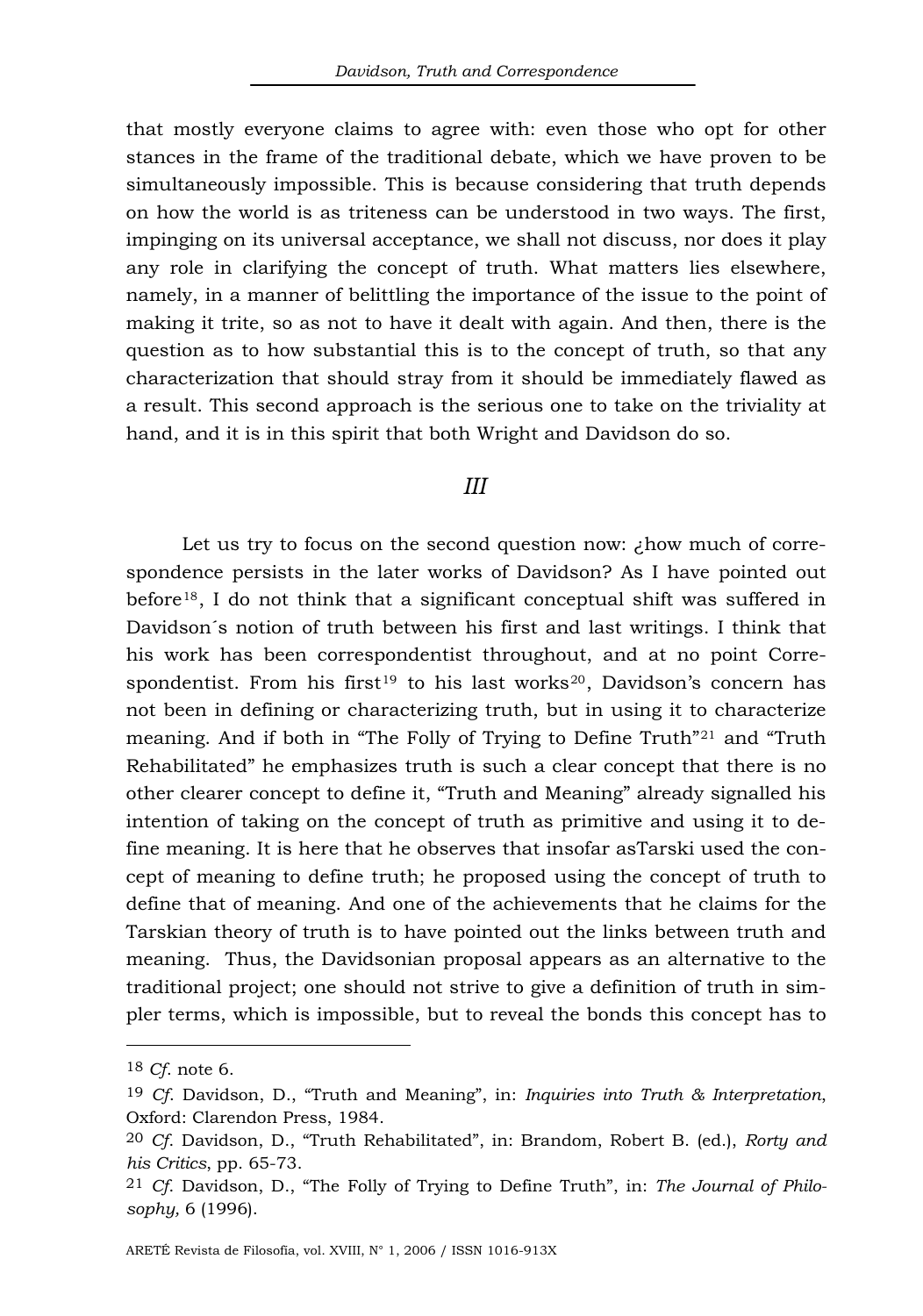meaning and through it, with intensional actions. In his words: "it is one thing to try to define the concept of truth or capture its essence in a juicy catchphrase<sup>[22](#page-7-0)</sup>, and another to dwell on its connection to other concepts<sup>[23](#page-7-1)"</sup>. If we consider the various characterizations essayed for this, then the merits of the approach become transparent. Correspondence, insofar as it is empty as a definition, captures the thought that truth depends on how the world is…Epistemic and pragmatic theories, on the other hand, have the merit of relating the concept of truth to human endeavours such as language, belief, thought and intensional action, and these are the connections which make truth the key to how the mind apprehends the world"<sup>[24](#page-7-2)</sup>.

This is how truth, in Davidson's program, appears as the key to understanding meaning and the apprehension of the world; what interests us, given our initial query, is to what extent truth need be (lowercase) correspondence to perform this part. Let us look into it.

Something Davidson always defended, even at the time when he repented having called himself a correspondentist, is that truth depends on what words mean and how the world is. I think this is the core of what I have termed as correspondence[25](#page-7-3). It could be said that, insofar as this is but a characterization of the truth, it says nothing relevant and falls far from serving as a definition for it. That it is not a definition is, grantedly, indisputable; that it states nothing relevant, is not. What is so relevant about this statement is the link it establishes between truth, meaning and world. Let us see how this link is set by Davidson, and how it implies a correspondentist conception of truth. An accurate portrayal of how the relation between these concepts is established in Davidson's work would demand an exhaustive survey of his theory of radical interpretation, his theory of intensional action and a numerous other questions which I cannot tackle here. I have already done this elsewhere<sup>[26](#page-7-4)</sup>, and shall excuse myself from reprising. What I will try to do instead is take up some points I think will be sufficient to back what I intend to show.

<span id="page-7-0"></span><sup>22</sup> What, in following Strawson, should be termed as reductive analysis.

<span id="page-7-1"></span><sup>23</sup> What, according to Strawson, should be termed as connective analysis.

<span id="page-7-2"></span><sup>24</sup> Davidson, D., "Truth Rehabilitated", in: Brandom, Robert B. (ed.), *Rorty and his*  Critics, p. 73.

<span id="page-7-3"></span><sup>25</sup> Lowercase correspondence, that is. From this point onwards, I shall always use the term in this last sense.

<span id="page-7-4"></span><sup>26</sup> *Cf*. Caorsi, Carlos E., *De una teoría del lenguaje a una teoría de la acción intencional: una introducción a la filosofía de Donald Davidson*.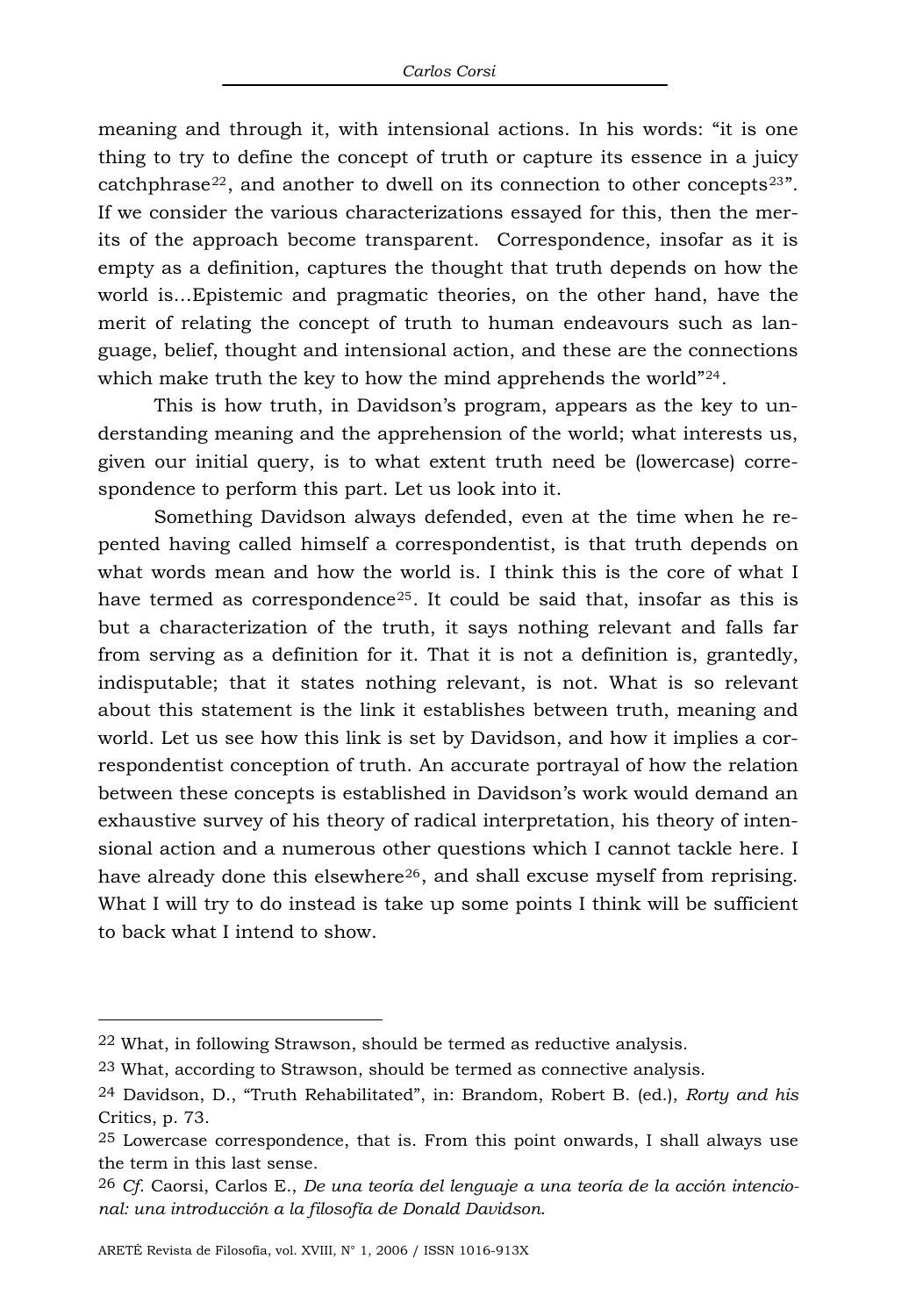One is the distinction between proximal and distal theories of meaning. According to Davidson's appraisal of them[27](#page-8-0), in *proximal theory* statements mean the same if they have the same stimulative meaning, that is, if the same *patterns of stimulation* promote assent and dissent. In *distal theory*, on the other hand, the identity of meaning will depend mainly on the salient causes shared by the speaker and the interpreter, the student and the teacher; meanings are shared there where identical events, objects or situations cause or could cause assent or dissent.

If we were to represent the causal chain leading from events to the beliefs produced by them in the following scheme:

(I) Event  $\rightarrow$  triggers sense nerves, in a certain stimulation pattern  $\rightarrow$  *sense*  $data \rightarrow$  belief

we could say that, for distal theory, the identity of meaning depends on the identity of the event that is featured in the first part of scheme (I), whereas for proximal theory, that identity depends on the identity of the stimulation patters featured in the second half of the schema. But, what effect does this have with respect to our question? The following example by Davidson should allow us to clarify this point: "…let us imagine someone who, when a warthog trots, simply has the stimulation patterns I have when I see a rabbit. Let us suppose that the one-word statement the warthog inspires this person to assent is 'Gavagai!' Led by the stimulative meaning, I shall translate his 'Gavagai' for my 'There's a rabbit', although I see a warthog and no rabbit when he says and believes (according to the proximal theory) that there is a rabbit. The supposition which leads to this conclu-sion is not absurd: it's just a restructured sensorial"<sup>[28](#page-8-1)</sup>.

Let us represent what this passage puts forward by taking scheme (I) as a basis:

| (II)                                                                               | Subject A                              |           |
|------------------------------------------------------------------------------------|----------------------------------------|-----------|
| Warthog trotting                                                                   | Stimulative pattern 1                  | Gavagai 1 |
| Event $\rightarrow$ triggers sense nerves into a<br>determined stimulative pattern | $\rightarrow$ sense data $\rightarrow$ | helief    |
| Presence of a rabbit                                                               | Stimulative pattern 1                  | Gavagai 2 |
|                                                                                    | Subject B                              |           |

<span id="page-8-1"></span><span id="page-8-0"></span><sup>27</sup> Davidson, D., "Meaning, Truth and Evidence", in: Barret, Robert B. and Roger F. Gibon (eds.), *Perspectives on Quine,* Cambridge: Basil Blackwell, 1990, p. 73. 28 *Ibid*., p. 64.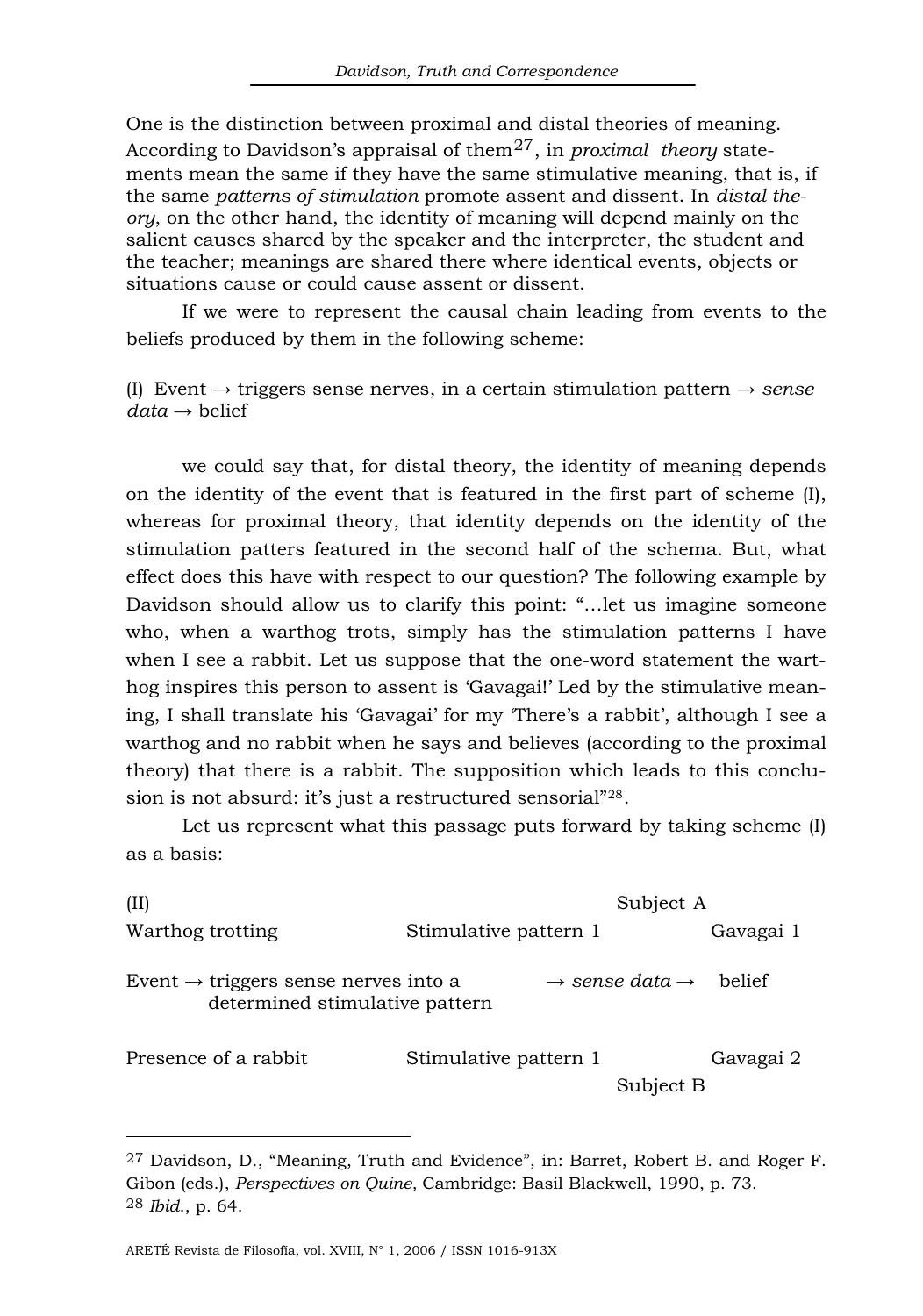In the proximal theory, Gavagai 1 and Gavagai 2 mean the same thing, since the stimulative patterns (Stimulative pattern 1) in both subjects (A and B) are the same.

In the distal theory, Gavagai 1 and Gavagai 2 have a different meaning, because the events provoking assent (the warthog´s trot and the presence of a rabbit) are different.

In the case of proximal theory, if upon sight of the trot of a warthog Subject A says Gavagai, Subject B must attribute him the false belief that he is in the presence of a rabbit, since he would translate his use of Gavagai as: here is a rabbit, given the identity of stimulative patterns between subjects. This is so because meaning and truth are divorced in the proximal theory, whereas in the case of assuming a distal approach, B would attribute A with the true belief that there is a warthog trotting, merely by renouncing to homophonic translation. And this, in turn, is so because, in this instance, truth conditions are determinant of meaning, something which did not occur in the first case. But in order for B to interpret A's utterance as an enunciation of the trot of a warthog, the truth conditions of said utterance should partake of a world shared by A and B, being objective and independent of their beliefs. But if truth conditions are really of this nature, what makes a bearer true or false are events or objects in the world independent of the subject and different from the bearers; so that what we call the nucleus of correspondence is the condition required to provide the explanation given here by Davidson. But let us study how these features are assumed more closely.

## *IV*

In "The Structure and Content of Truth", and in order to explain his erroneous use of the term before "Afterthougts", Davidson writes: "The only legitimate reason I had to term my position as a form of realism was on account of my rejecting positions such as Dummet's antirealism; I was concerned with rejecting the doctrine that reality or truth depended directly on our epistemic capabilities. There is a point to this rejection. But all this rejection is as useless as accepting the slogan that the real and the true are 'independent of our beliefs". The single positive meaning this expression may have, the only use adjusting to the intension of its upholders, draws on the idea of correspondence, and this is a thought without content".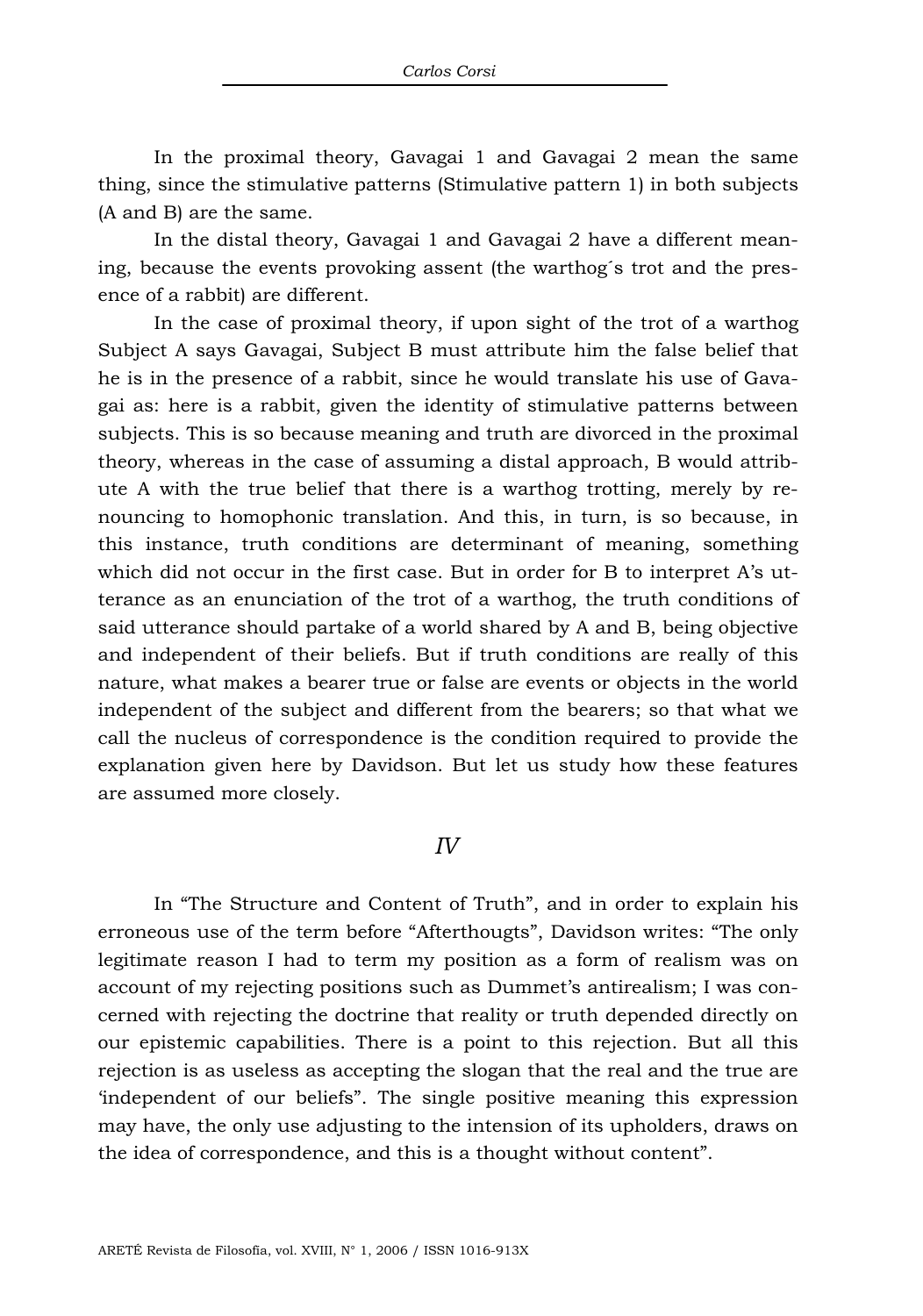Let us stop at the slogan *the real and the true are independent of our beliefs.* Davidson sustains that is as futile to accept it, as to deny it. The suspension of judgement as relates to this question, does not imply an identical attitude concerning the inversion of that very slogan: *our beliefs are not independent of the real and the true.* 

And even as I have no recollection of Davidson having phrased it this way, the acceptance of this seems to follow clearly from two assumptions which are pellucid in their conception of belief. That our beliefs are not independent from the real is followed by the causal relation between beliefs and the world; our beliefs are provoked by events in the world. That they are not independent from truth follows from the veridical nature of belief. Davidson sustains that most of our beliefs are true because that is a part of their nature, and this is a direct result of the way in which beliefs are born as an effect to events taking place in the world and his distal theory of meaning. Said theory involves the homologation of the causes for belief, the conditions of truth and their meaning for its paradigmatic cases. As he writes in "The Folly of Trying to Define Truth": "...what finally joins language to the world are the conditions which typically cause us to sustain that true statements *constitute* truth conditions, hence, the meaning of our statements"[29](#page-10-0).

This homologation of cause, truth conditions and meanings lends a clear foundation to the veracity of beliefs. But let us stop at the veridical character of belief. We could say that in the paradigmatic case, that is, in producing what we could call *occasional beliefs*, the emergence of belief is an effect of the event that caused it; and, if said event is produced, then the meaning and the truth conditions of belief will be produced with it. Thus, in this paradigmatic case, the presence of the cause ensures the presence of the truth conditions for belief, which is in itself the assurance of its truth. But let us look at this more carefully. As has been said, the events are the causes, the truth conditions and the meaning of beliefs. But when we speak of meaning, do we mean reference or sense? The answer to this question compels us to pause at the Davidsonian notion of event. It is a topic in Davidson's philosophy, both in his theory of action and in his theory of causality and the mind, to establish a difference between events and their descriptions. One same event allows for several descriptions, in different languages and even in one language only. Davidson says: "I press the switch, I turn on the light and I light up the room. Without knowing it, I'm also warning an intruder of my presence in the house. In this case, I did not

<span id="page-10-0"></span><sup>29</sup> Davidson, D., "The Folly of Trying to Define Truth", p. 275.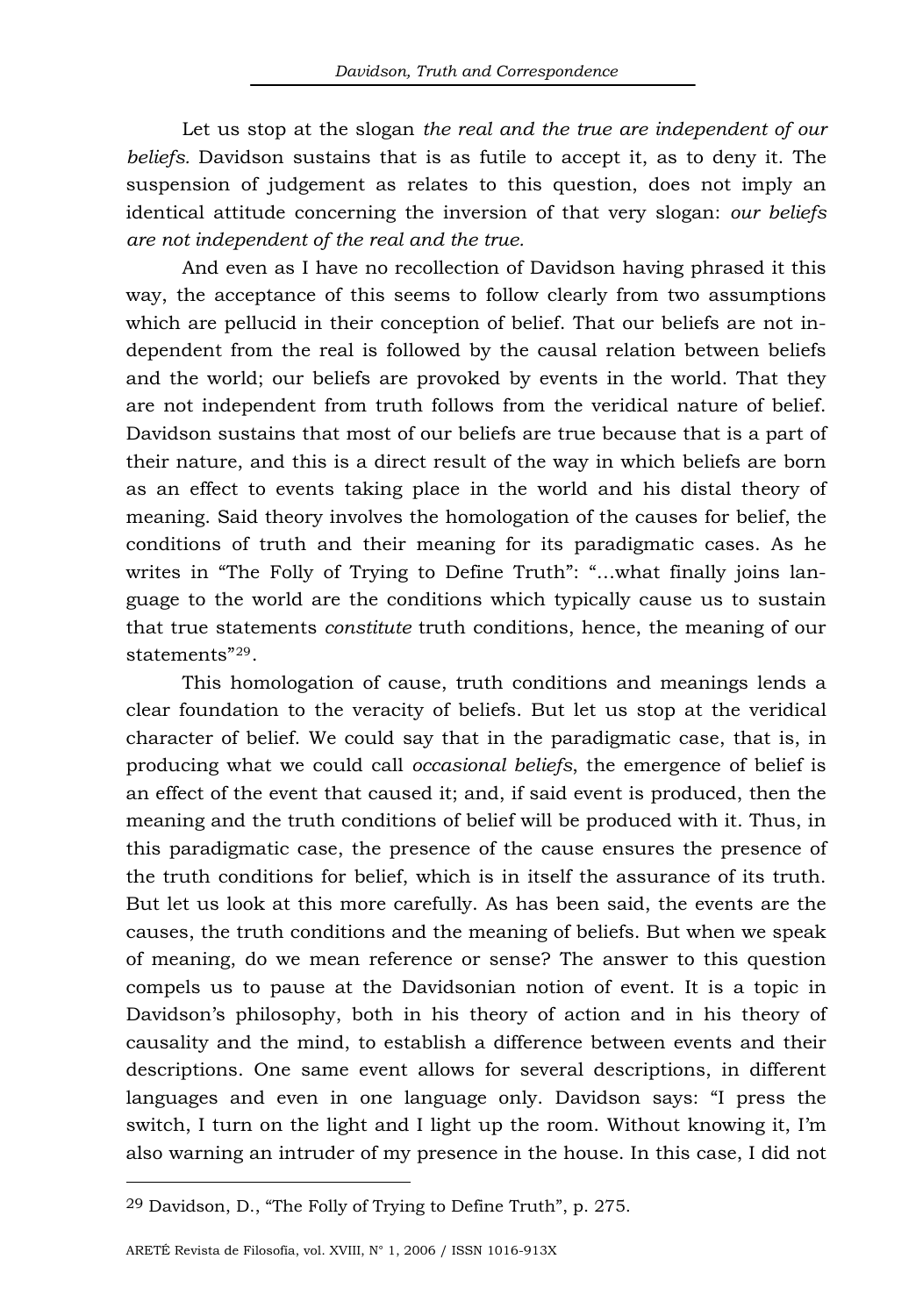have to perform four things but just one, to which four descriptions have been given"[30](#page-11-0).

In this case, we have one same event which can be described as pressing the switch, turning the light on, lighting up the room or warning the intruder of my presence in the house. If we compare this distinction between events and the description of events with the distinction between sense and reference, it would seem we should consider events as the references for expressions and descriptions as their senses. We would then have a same referent (an event) allowing for different senses (descriptions of the event). Up to this point, the affinity with Frege is indisputable. At the same time, and given the identification posited by Davidson between event and truth conditions, the latter should serve as referents for the expression, which does not seem that far from Frege, either. We shall now halt at Tarski's Convention (T), which Davidson considers gives the truth conditions of an enunciation:

*S* is true  $= p$ 

where "*S*" is a name in the metalanguage of the expression *"p"* and *"p"* is the expression of the language object itself, provided the metalanguage contains the language object, or a translation of the metalanguage to the sentence of the language object named by "S". According to a standard reading that Davidson appropriates, "p" gives "S" its truth conditions. Therefore, *"S"* is true if the event of which *"p"* is a description comes to happen. What seems decisive here for the veracity of *"S"* is the occurrence of the event and not, by any means, the way in which it is described. If this were the case, any other description of the event would serve to provide the truth conditions for *"S".* Let us suppose that *"S"* is the enunciation "I turned on the light", the corresponding enunciation (T) would be:

"I turned on the light" is true = I turned on the light

Now then, the event consisting in my turning on the light, as we have seen, is identical to my warning the intruder of my presence in the house. I could thus write (1) in the following manner:

"I turned on the light" is true = I warned the intruder of my presence in the house.

<span id="page-11-0"></span><sup>30</sup> Davidson, D., "Actions, Reasons, and Causes", in: *Essays on Actions & Events*, Oxford: Clarendon Press, 1980, p. 4.

ARETÉ Revista de Filosofía, vol. XVIII, N° 1, 2006 / ISSN 1016-913X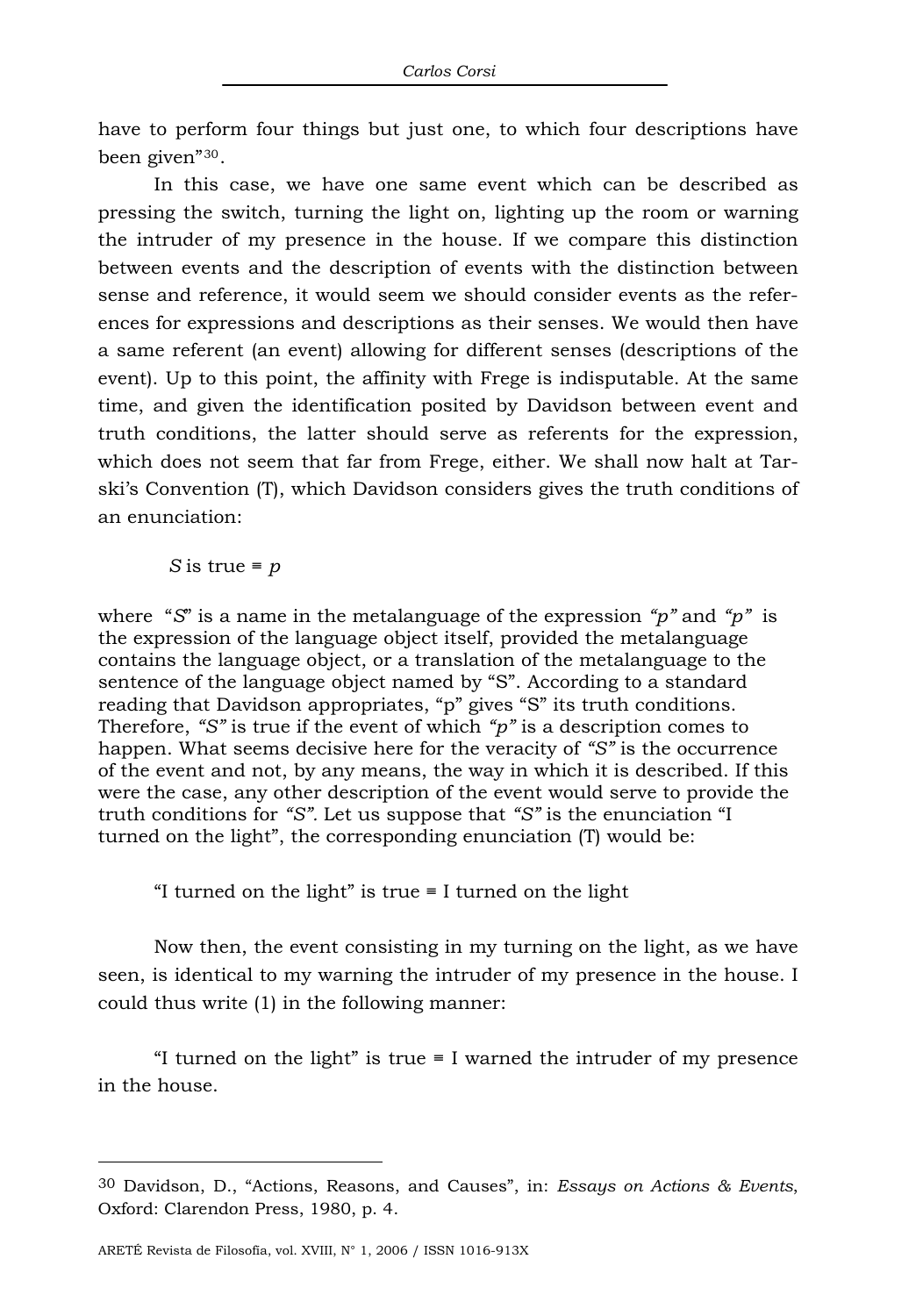Even if this agrees with what we have been saying of the truth conditions for "I turned on the light", it comes across as rather odd and can hardly be made to provide the meaning for "I turned on the light". Where have we gone wrong (provided we have)? It does not seem to help us to consider the right half of (1) as an intensional context, so as to avoid the passage from (1) to (2) because, in that case, the concept of truth would cease to be extensional. It would appear that there is not way for us to escape the substitution in (1) which led to (2). It is a signal Davidsonian contrivance to posit questions as strange as this one and accept them, just to see how far they will take us; let us make use of this conceit and see where all this gets us to. That (2) fails to give us the sense of "I turned on the light" is indisputable and it does not follow that what are considering should be that way. All we should say, then, is that it gives us the reference for that expression. But does it really? If we understand (2) to be giving us the referent for "I turned on the light" in Spanish ("Encendí la luz"), which it certainly does not do, is there any case in which it could? Indeed, there is, in the case that (2) were applied to a particular speaker in a specific place and time: a speaker stating that "I turned on the light" in the circumstances described by Davidson's example[31](#page-12-0). Davidson, however, also claims that: "A theory of truth *does more* than describe an aspect of the verbal conduct of an agent, because not only does it give the truth conditions for the *real* utterances of an agent; it also specifies the conditions under which the uttering of a sentence would be true, if it were uttered"[32](#page-12-1).

The use of the subjunctive in this quotation stops us from considering (2) as belonging to a theory of truth for the agent. Because even if (2) gives the truth conditions for a real utterance by the agent, it does not establish the conditions under which this statement could be true, if uttered. And it does not do so because (2) is only valid for that speaker and that situation, we cannot even extrapolate it to the same speaker in a different situation. And the reason why we cannot do so is precisely because events are unique and unrepeatable occurrences. And because, for event *e*1 to allow for both descriptions ("I turned on the light" and "I warned the intruder of my presence in the house"), does not imply that if event *e*2 allows the first description it should just as well allow the second, too. It is hence enough for us to be able to conceive of situations in which turning on the

<span id="page-12-0"></span> $31$  This restriction of (T) clauses to a speaker and a time is already featured in "True" to the Facts", where the following (T) clause is proposed and modified: "Sentence *s* is true (in Spanish) for speaker *u* in time *t* if and only if *p.*"

<span id="page-12-1"></span><sup>32</sup> Davidson, D., "The Structure and Content of Truth", p. 310. The italics are mine.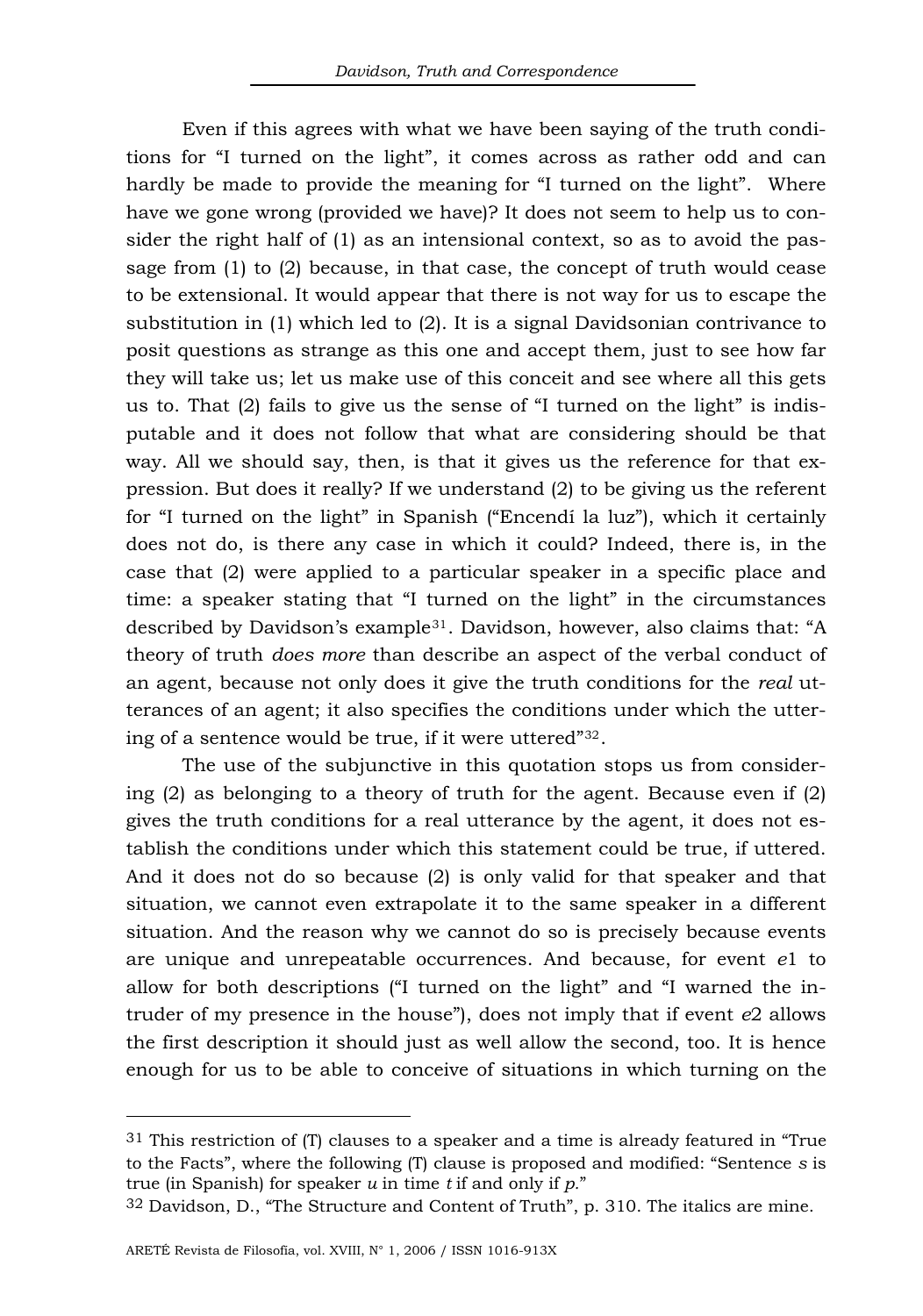light is not a simultaneous warning to intruders, to disable us from extrapolating (2) for even one same speaker.

It thus seems we are faced with this scenario: An event = *e* Possible descriptions of  $e = 4$  turned on the light", "I warned the intruder of my presence in the house". According to which,

(T) "I turned on the light" is true  $= e$ 

However, there is something disconcerting in this formulation of (T). In our interest to distinguish an event from its descriptions, we recur to "*e"*  as a manner of referring to the event without describing it; *"e"* is thus a name for the event, hence, a singular term. But in this case, (T) is misconstrued, for the right side of "≡" cannot be occupied by a singular term. We are met with the same situation with which Davidson was faced in "Truth and Meaning" for the left side of the biconditional, a situation he braved by assigning a predicate "T" which turned out to be co-extensive to Tarski´s truth predicate. Should we, then, try a similar approach and assign *"e"* a predicate? As well as that might settle the formal aspect of the problem, it is difficult to find an adequate predicate to suit the case at hand. According to this, (T) should be rewritten as something in this line:

(T1) "I turned on the light" is true ≡ P*e*,

where "P" is a predicate and *"e"* is its argument. The question is: what predicate is "P"? If we think that if *e* constitutes the truth conditions for "I turned on the light", then, for this enunciation to be true, it would be necessary for e to happen. We could suppose that "P" means something like "*x* occurs". In which case we would have:

(T2) "I turned on the light" is true ≡ *e* occurs.

It seems difficult to understand just what we mean to say by "*e* ocurrs", however, when *e* stands for a unique event, with the occurrence of *e* being the condition for its own referentiality. Perhaps a way to save the question would be by replacing "*e* ocurrs" with " $(Ex)$   $x=e$ ", so as to leave us with:

(T3) "I turned on the light" is true =  $(Ex)$   $x=e$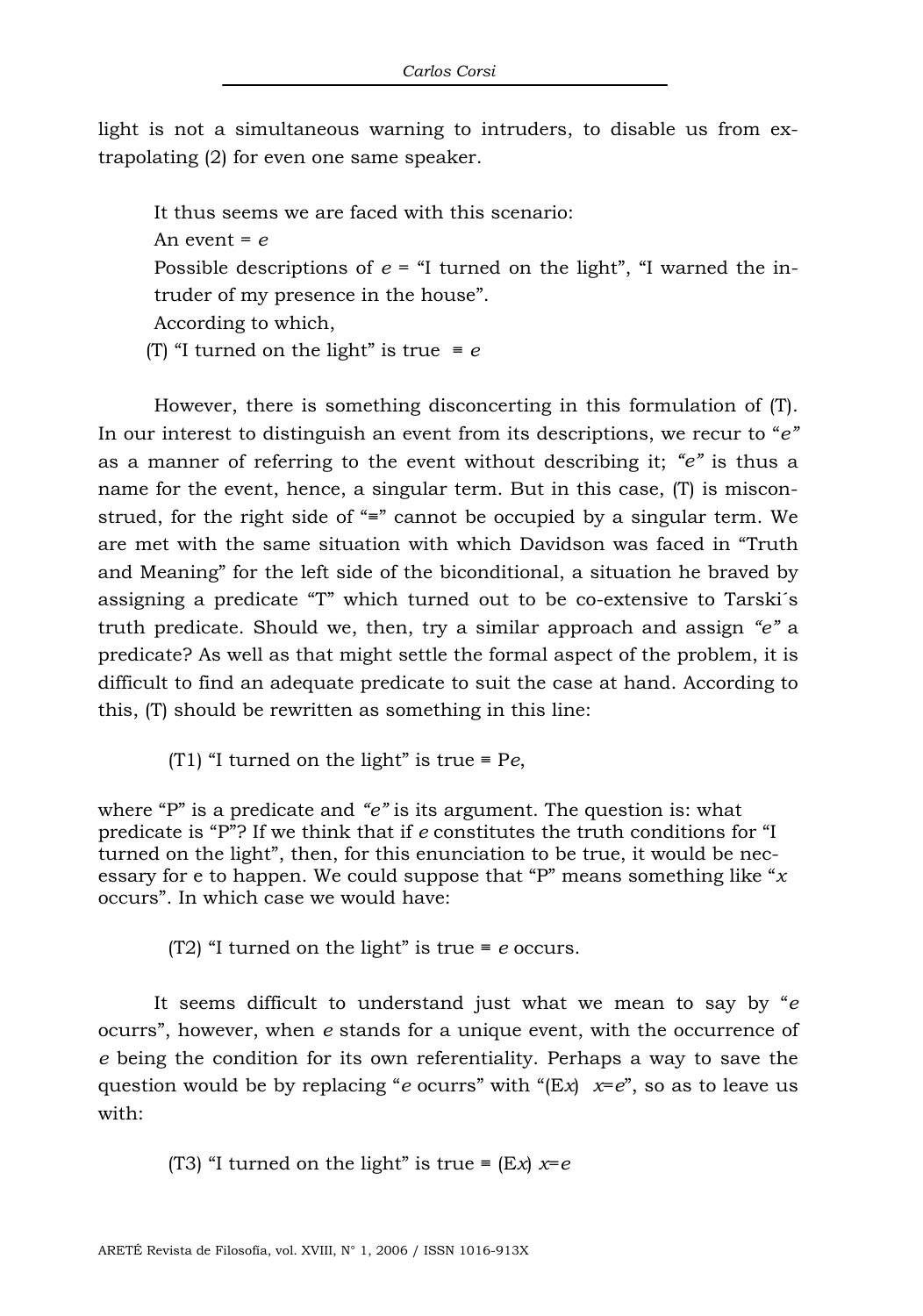So *e* comprises the truth conditions for "I turned on the light", because it allows itself to be described as an event of the sort of turning on the light and not because it allows any other description<sup>[33](#page-14-0)</sup>. It would thus seem we are being led to consider types of events. Insofar as their description depends on language, what kinds of events we have will also depend on language. But for an event to be of a determined sort will not depend on language in the least. It follows that to say that *e* are the truth conditions for "I turned on the light", is to say that *e* is an event of the kind of turning on the light. And so it so seems we must correct our previous statement; the truth conditions for a sentence are not merely events, but events as belonging to a certain sort. We are thus led to rewrite (T3) in the following fashion:

(T4) "I turned on the light" is true =  $(Ex)$  ( $x=e$  & T1*x*)

where "T1*x*" should be read as "*x* is the type of T1", and where the type T1 must in turn be understood as the type of events consisting in having the light turned on.

The resemblance this bears to Austin's<sup>[34](#page-14-1)</sup> theory of truth is undeniable: "An enunciation is said to be true when the historic state of affairs to which it is correlated through demonstrative conventions (that to which 'it refers') is of the sort to which the sentence used is correlated to by descriptive conventions".

<span id="page-14-0"></span><sup>33</sup> Come this point, we are met with a strong parallel to the Davidsonian theory of action, in which a primary reason justifies an action falling under a certain description, or, in Davidson's own words: "R is a primary reason for the agent to perform *the action A under description d,* only if R consists in a favourable attitude by the agent towards the *actions possessing a certain property*, and in the belief that *A has that property in description d*". (Davidson, D., "Actions, Reasons and Causes", in: *Essays on Actions & Events*, p. 5. The italics are mine).

Just like a reason justifies an action insofar it is described in a certain way, an event establishes the truth conditions for an enunciation insofar as it is described in a certain way. And just as in the case of the explanation of the action we must consider the properties that are possessed by the actions, or which the agent at least considers them as having, when it comes to ascertaining truth conditions, the event must exhibit certain properties, or the speaker should believe it does. This parallel should not surprise us, since in both cases it tries to articulate two levels: an ontological one, concerning causal relations, and a linguistic explanation for them. (On these two levels, see Moya, Carlos, *The Philosophy of Action; An Introduction*, Cambridge: Polity Press, 1990).

<span id="page-14-1"></span><sup>34</sup> Austin, J., "Verdad", in: *Ensayos filosóficos*, Madrid: Revista de Occidente, 1975, p. 123.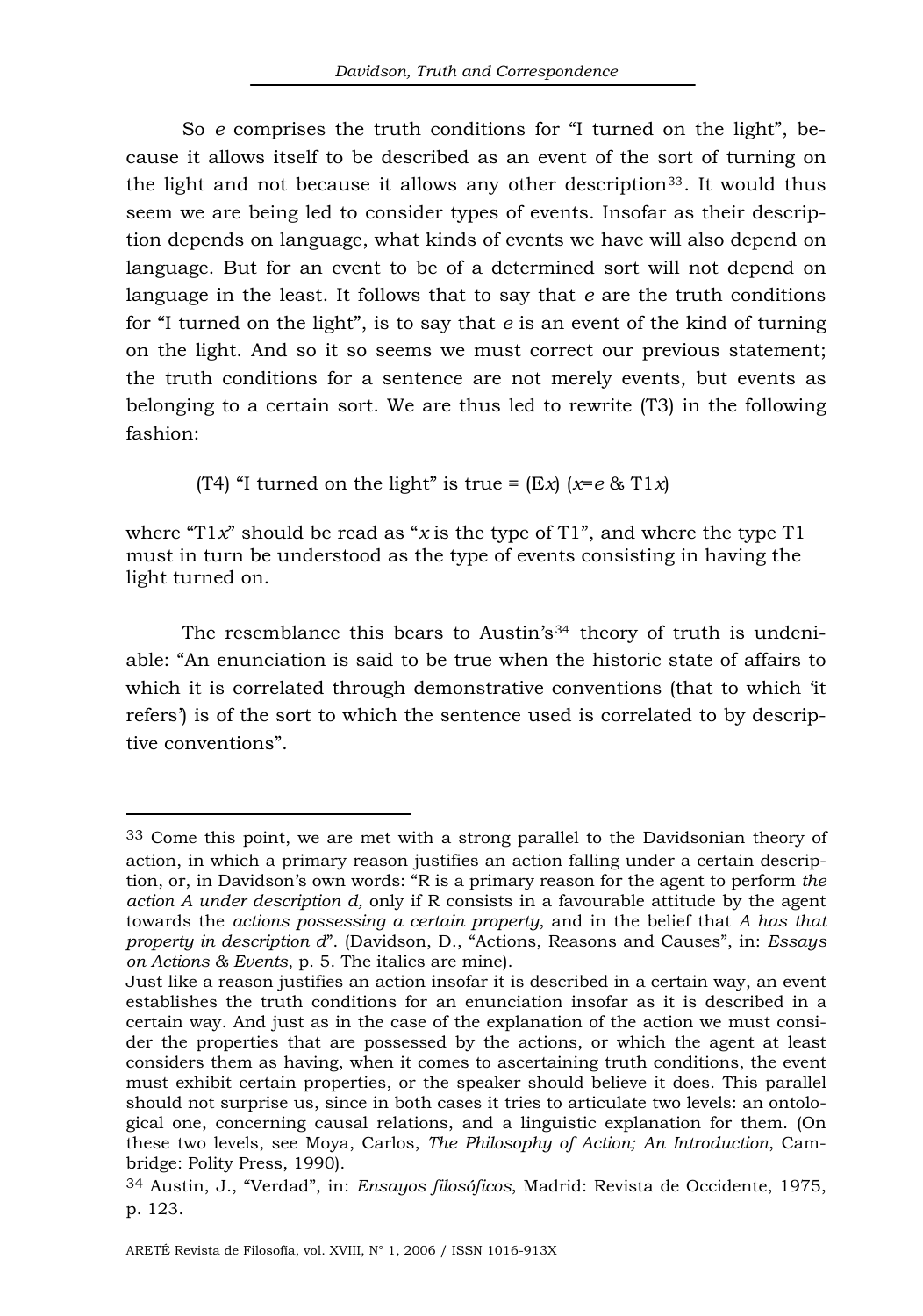Should we infer as a conclusion that Davidson effects a return to the tradition of the debate on truth, given Austin's own position is inscribed in it? We need not go that far, and will just say it appears to us that the features that truth should display to comply with the role which Davidson assigns to it are collected by Austin's definition. But let us leave this comparison aside and return to an aspect of the matter I consider relevant.

As we have seen, *e* constitutes the truth conditions for *S* insofar as it belongs to a determined type. But where have we obtained the type to which *e* must belong to, in order to comprise such conditions? Or, as in the case of our example, by virtue of what have we acknowledged T1 as the sort of events consisting in having the light turned on? The answer is, undoubtedly, in *S.* And this should not come as a surprise to us, since the restrictions for the T Convention concerning "*S"* and "*p"* have the function of

ensuring this, precisely. In other words, that "*S"* is a name for "*p"* if the metalanguage contains the language object, or that "*p"* is a translation of the sentence named by "*S"* to the metalanguage, are a clear expression of this dependency. But even if this should not surprise us, it does not cease to be quite odd for Davidson's aims that the specification of the type that must confer the truth conditions for *S* –which are preconditions for its comprehension—, stem from a previous comprehension of S. And as alarming as this may seem, this is already advanced by Davidson in "Truth and Meaning": "Theory says nothing new about the conditions under which an individual sentence is true, *it does not make those conditions appear more clearly than the sentence itself does*. The task of theory is to relate the known truth conditions of every sentence with those aspects (words) of the sentence which are repeated in other sentences and to which identical roles can be ascribed in other sentences. The empirical power of a theory of this kind will depend on its success in salvaging a structure of a very complex capacity, namely, the capacity to speak and understand a language"[35](#page-15-0).

As can be inferred from this quotation, Davidson recognizes that even when *"p"* gives the truth conditions for *"S"*, it does not give us those conditions in a clearer way than *"S"* itself does. The acknowledgement of these truth conditions is part of comprehending *"S"*. The illusion that the (T) clauses give the truth conditions of an enunciation in a way in which the enunciation itself cannot, stems from considering (T) clauses in which *"p"* is a translation into the metalanguage of the expression of the language object named by *"S".* For example:

<span id="page-15-0"></span><sup>35</sup> Davidson, D., "Truth and Meaning", in: Davidson, D., *Inquiries into Truth & Interpretation*, p. 25. The italics are mine.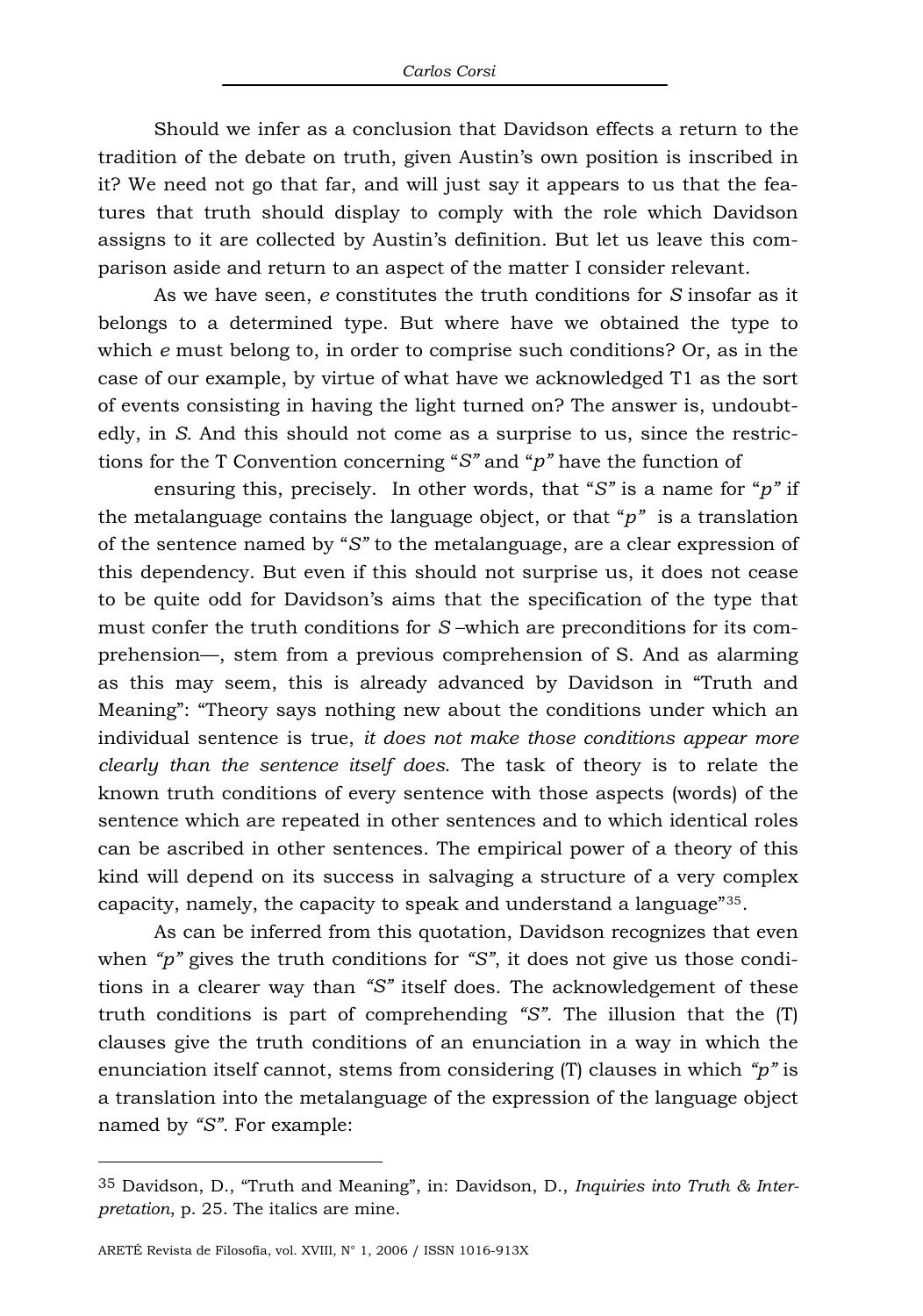"Snow is white" is true ≡ La nieve es blanca.

For a Spanish speaker, this biconditional will give the truth conditions in a way in which "Snow is White" will not, because it gives them to him in the expression of a language that is not his own and which he would thus not comprehend in terms of it. But the greater clarity that the right side of this biconditional posits for the Spanish-speaker is the result of his previously understanding the truth conditions of "La nieve es blanca", as established by:

"La nieve es blanca" is true ≡ La nieve es blanca.

And in this last case, the right side of the biconditional adds nothing as refers to the truth conditions, regarding what the speaker knows by simply comprehending the expression on the left side.

This should suffice to shed light on the primitive nature that truth has for Davidson. Truth is not just a primitive concept in the sense that there are no more clear means by which to define it; truth is also primitive in that the apprehension of the truth conditions of an enunciation is prior, or in any case simultaneous<sup>[36](#page-16-0)</sup>, to the comprehension of its meaning. In this sense, it could be said that there's no need for Davidson to defend Tarski's theory as a theory of correspondence, and maybe this is the reason for considering his emphasis in "True to the Facts" as being wayward. What the Tarskian definition does is give us the structure of truth, the way in which the truth of an enunciation depends on the meaning of its components, and this should be enough for Davidson's objectives. If I were to a direct understanding of the truth conditions to this, I shall have a theory of meaning. Hence, it is not Correspondence $37$  that Davidson is so concerned about, but correspondence. The point is not to build a truth theory as correspondent, nor is it relevant that Tarski's theory is of this sort to have it play the role that Davidson assigns to it. The correspondence we are seeking is not, thus, based on theory, but in the primitive and pre-theoretical concept of truth. It follows that the idea of correspondence must be found in the role that truth conditions play in the establishment of meaning. Let us see how these conditions play this part, and to what extent they presuppose correspondence.

<span id="page-16-0"></span><sup>36</sup> Given the identity he establishes between them.

<span id="page-16-1"></span><sup>&</sup>lt;sup>37</sup> In the sense of defending that Tarski gave a definition of truth as correspondence in the frames of the traditional debate.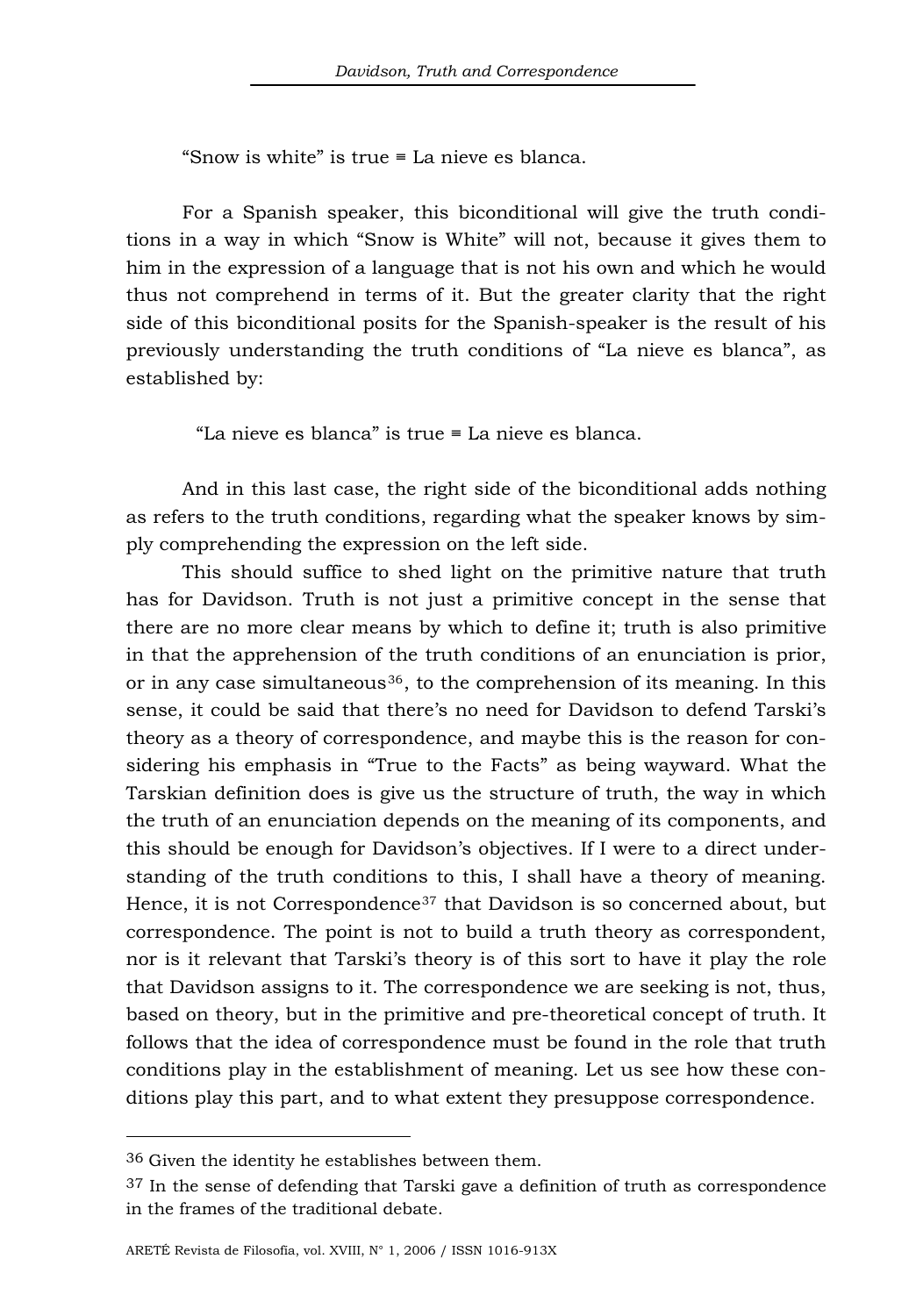It will help us here to hail back to the situation in which language is used, and the one best geared for this is that of radical interpretation. The speaker utters *S* in the presence of event *e*. Let us suppose, for the sake of an argument[38](#page-17-0), that we have already determined that *e* was the cause of the utterance or assent to *S* on the speaker's behalf. The interpreter now knows that *e* constitutes the truth conditions of *S* for the speaker, but he does not know to what type *e* must belong, to constitute said truth conditions. Since *e* is an unrepeatable event, the interpreter must work, after that first identification of cause, around types of events, and not with the events themselves. To simplify, let us say that T1 and T2 are the types to which the event *e* belongs. From that point onwards, the interpreter will have to confront the speaker with events of the types T1 and T2 in order to ascertain before which of the types the speaker upholds the attitude he had towards S in the presence of *e*. If the interpreter achieves this, he will have established the truth conditions of *S* for the speaker. Types T1 and T2 are, however, and according to what has been said, the types his language recognizes in the situation. And it's possible that the speaker's language contains different types, so that none of them are co-extensional with T1 and T2. In this case, the interpretation would become more complicated, albeit not impossible. As we have seen, the types form part of the language, but an event's belonging to a type or not is independent of language. The existences of the empty class or improper descriptions are examples of this. Belonging to certain types thus seems distinctive for events, from which it follows that if event *e* constitutes the truth conditions for *S* insofar as it belongs to type Tn, Tn must be a type to which *e* can belong. And Tn must be a type contained by the speaker's language, even if the interpreter's language should not contain it. But even if Tn should not belong to the interpreter's language, it must be recognizable by him in *e*, as it is recognizable to the community of speakers of the speaker's language. In other words, the series of events *e*1*, e*2,*…e*n, before which the speaker utters *S,* must exhibit certain common features which make it possible for the speaker to utter *S,*  because if said features failed to exists, the speaker could not have acquired the use of *S*. And if those common features do exist, the interpreter will end up recognizing them sooner or later if he is to interpret the speaker at all, even if the interpreter's language should not contain a type for it. If truth is to play any kind of part in the attribution of meanings and beliefs to an agent on the behalf of an interpreter, the events must exhibit features –

<span id="page-17-0"></span><sup>38</sup> Determining this is unto itself problematic, but I'll allow myself this supposition since I wish to detain myself elsewhere in what follows.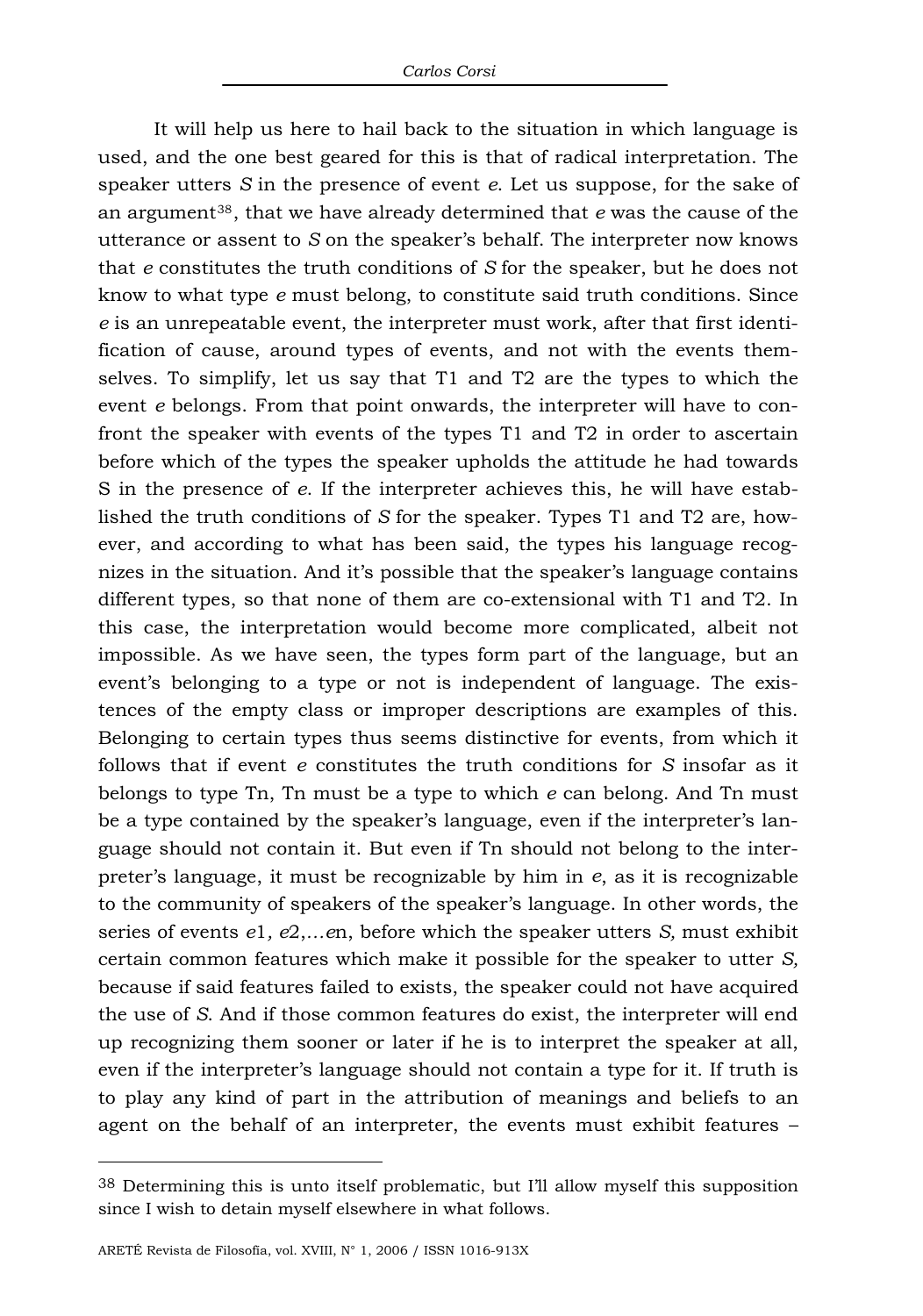available both to the speaker and the interpreter— that can be grouped into types, and these features must be objective in the sense of being independent from the speaker and the interpreter alike. Because it should be noted, among other things, that the absence of a certain type for a determined feature in the interpreter's language does not imply the non-existence of that feature, for in this case there may not be a type for it in the speaker's language.

What remains of correspondence, then? To respond, it will be necessary to enumerate the points to which we have arrived. In doing so, it's likely that I'll end up doing far more metaphysics than Davidson would be willing to accept, but I do not think I will be wrong in asserting that these points spring forth from Davidson's proposal.

1. We have an ontology constituted by events. These events are connected by causal relations and their identity criterion applied is given by the place they hold in the causal net.

2. These events allow for different descriptions. Which descriptions can be made for any one event will depend on two things: a) the language in which said descriptions are performed, and b) the event itself. One same event can be described in different ways, but not in any way.

3. What makes an event allow a certain description must be available both to the speaker and the interpreter, that is to say, it must be publicly available. Furthermore, this public availability must be independent from any language in particular. If there were no features in the event that might be captured previously to the acquisition of a language, language would not only be unlearnable: it would also be impossible.

4. These apprehensible features of the event are what permit the conformation of different types of events.

5. Insofar as events can be classified into types, they can constitute the truth conditions of an enunciation.

6. Access to the truth conditions of enunciations is a necessary condition for building, via the Tarskian theory, a theory of meaning.

7. Tarski's theory articulates meaning from the determination of truth conditions, by providing a method in which truth conditions of an enunciation depend on the meaning of their parts.

8. The conformation of truth conditions depends on the types of events and the types themselves depend on language and events.

9. In this sense, if it is possible to build a theory of meaning on the basis of the truth conditions of the enunciations, these conditions –and